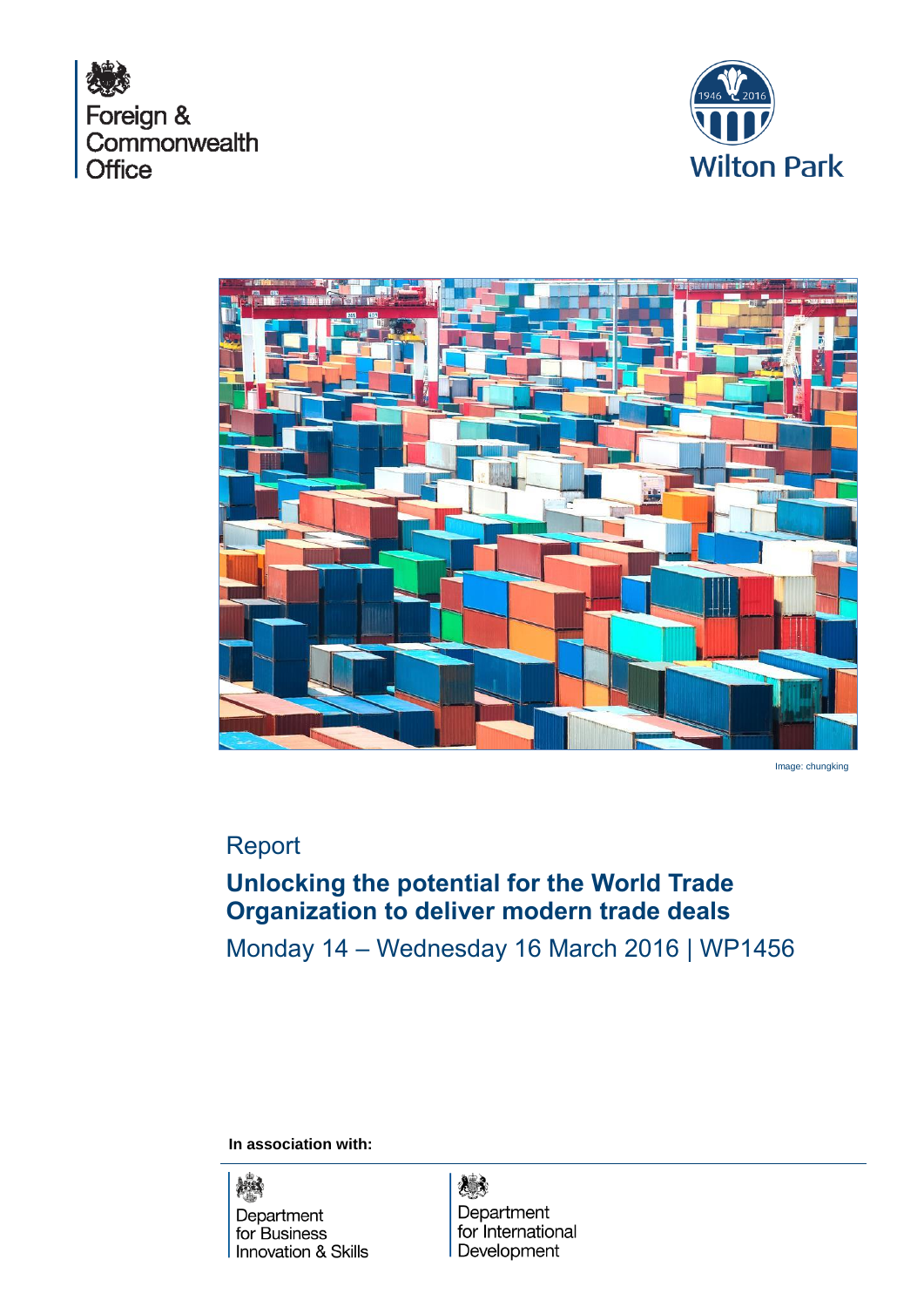

## Report

## **Unlocking the potential for the World Trade Organization to deliver modern trade deals**

### Monday 14 – Wednesday 16 March 2016 | WP1456

### **Background**

- 1. The last two World Trade Organization (WTO) Ministerial Conferences have delivered significant outcomes. At MC9 in Bali in 2013, Ministers agreed the Trade Facilitation Agreement: the first full new multilateral agreement at the WTO since the organisation was formed in 1995 and by far the most significant deliverable so far from the longrunning Doha Round, delivering around half the economic value of the Round.
- 2. The Ministerial Decision on export competition, agreed at MC10 in Nairobi, is the biggest agricultural deal in the organisation's history. MC10 also saw the conclusion of the Information Technology Agreement II (ITA II), the WTO's first major tariff cutting deal since 1996, demonstrating that plurilateral negotiations within the WTO can deliver results.
- 3. However, these successes were delivered in spite of persistent and fundamental divisions between members on the negotiating agenda of the WTO. For the first time, Ministers at MC10 acknowledged that the organisation's membership is divided on how to progress future negotiations in the WTO. While recognising the "strong commitment of all Members to advance negotiations on the remaining Doha issues", it is clear a new approach is needed to deliver progress beyond Nairobi. Ministers also noted that some members will wish to identify and bring new issues to WTO negotiations.
- 4. The WTO does not hold a monopoly on trade and economic negotiation. Other international fora, including UNCTAD, the OECD, the IMF, the World Bank, the G20 and the G7 play a role in setting the tone and direction of global economic cooperation and international development. The WTO does, however, play the key role of setting global trade rules into hard law and resolving trade disputes between its 162 members.
- 5. The WTO operates against a background of increasing regional trade agreements (RTAs), such as TTIP and the TPP. They exist in part thanks to stalled negotiations within the WTO, and they will increasingly play a role in setting the rules of global trade, despite being far less inclusive. The WTO remains unique in its mandate to negotiate, oversee and enforce multilateral trade rules on a global basis.
- 6. The global economic slowdown may lead to a gradual increase in protectionism, which the WTO needs to be able to avert. The argument that free trade will drive economic development remains subject to challenge. The WTO needs to demonstrate that multilateral deals will not only benefit the small minority. Developing countries must feel the WTO works for them.
- 7. As WTO members review MC10 and the Doha Round, and begin to look forward to MC11 in 2017, they need to reflect on the best way collectively to use the WTO as a negotiating forum. This conference was convened to make a contribution to this reflection. Participants considered those factors which are likely to make multilateral negotiations more successful, and how the WTO can best learn from plurilateral trade negotiations. They discussed what non-DDA or 'new' issues the WTO should pursue,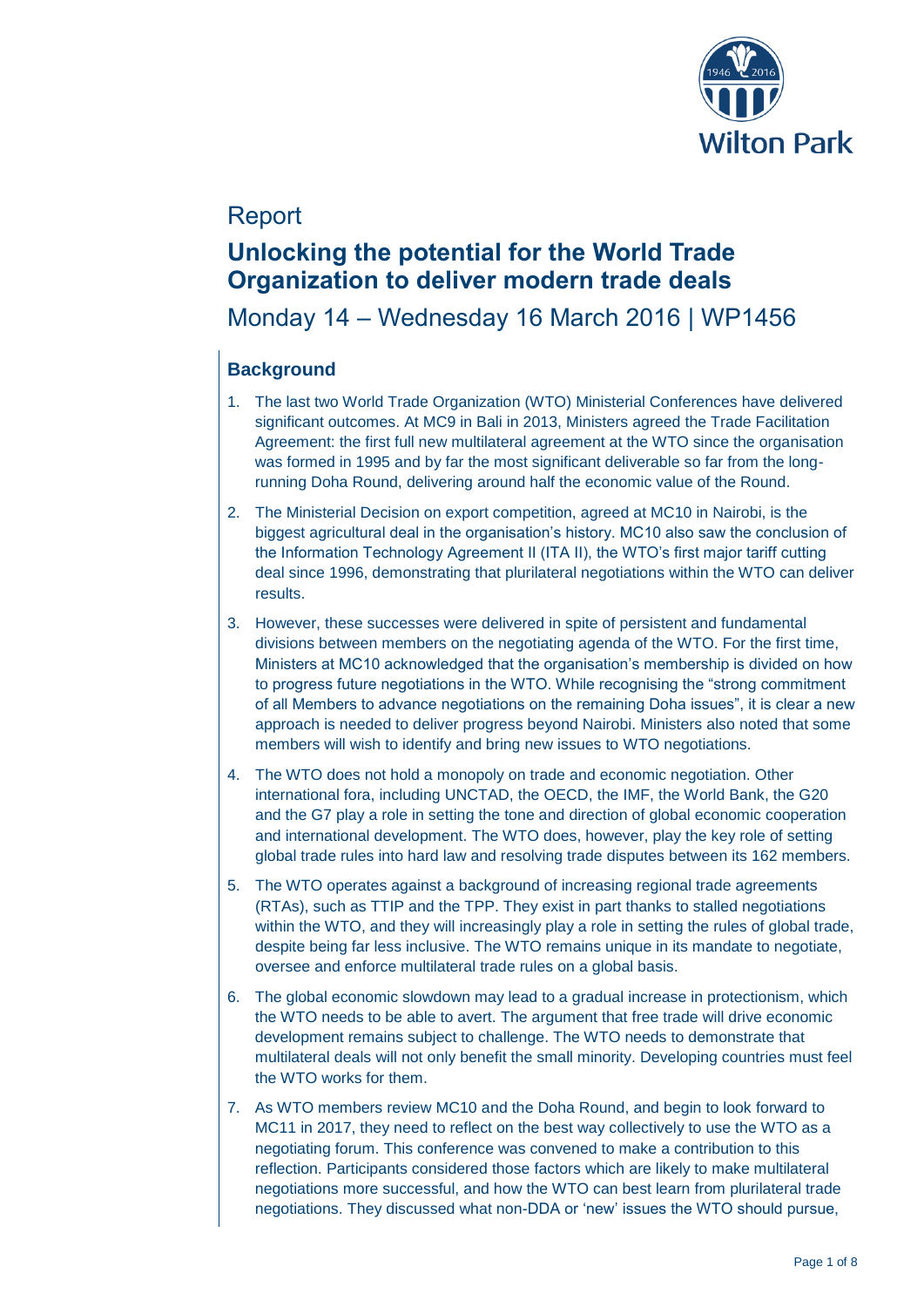and how best to take forward the remaining issues from Doha Development Agenda.

### **The WTO as a forum for negotiation**

- 8. If the WTO is to continue to succeed as a global negotiating forum, it needs to be open to lessons from the general principles of negotiation (and the WTO includes some of the world's most experienced negotiators), from the experience of MC10, and from other negotiations such as the Paris COP21 Climate Change Agreement.
- 9. There must, where possible, be consideration (i.e. a win) for all sides, which requires an understanding of what each party actually wants, and mutual trust. Incremental tradeoffs move negotiations forward, but the challenge for the WTO as a multilateral forum is ensuring recognisable wins for all members through a combination of inclusivity and flexibility.
- 10. The scale and diversity of the WTO membership reflects an equally diverse range of priorities, both trade- and non-trade related. Each member brings unique cultural and geopolitical characteristics to the table, which counterparts should recognise. WTO members are likely to caucus around issues, rather than geography. This provides an opportunity to develop a diverse coalition of the willing on a specific issue.
- 11. WTO members clearly do not agree on the future of the Doha round. Organising multilateral trade negotiations into rounds creates the expectation of internal balance, which needs critical mass to succeed: the Uruguay Round balanced agriculture and textiles against TRIPs and services. It could be argued that the DDA was never a properly balanced agenda from the beginning, focussing instead on issues left over from the Uruguay Round. The failure of the single undertaking approach may make members more wary of committing to rounds in future, instead thinking about continuous negotiations or other flexible approaches to achieve balance on portfolios of issues.
- 12. The success of the COP21 negotiations in Paris in December 2015 demonstrates the importance of planning for success. Participants had a clear understanding of the aim and outcomes of the negotiation, rooted in a shared threat requiring a common response.
- 13. The Paris negotiations were approached through a campaign model, to address technical challenges and develop favourable political conditions in good time. Technical Working Groups were established early on. Diplomatic outreach was used effectively, so that coalitions could form and include smaller states with the biggest interest in the outcome.
- 14. Other international events such as CHOGM 2016 and the G7 were used to build political and diplomatic momentum. Cooperation on communications activity built interest in the event, and awareness of its successful outcome. The UNFCCC's 2° target provided a single core message for external audiences which galvanised the campaign. In recent years the WTO has lacked this sense of purpose, making it harder to build support for any deal among external stakeholders.
- 15. The ministerial conference in Nairobi provides a number of lessons from which the WTO membership can learn. MC10 took place in a context of widespread pessimism about the prospects for the global economy as the world emerged from an economic crisis. WTO negotiations were taking place against the backdrop of significant regional trade discussions including TTIP and TPP.
- 16. The relationship between trade and development was being challenged, and developing countries were voicing concern about the erosion of trade preferences. Civil society, and to an extent the private sector, were disengaging from the WTO process, in part due to a preoccupation with TTIP. This may in the longer term be more damaging than critical civil society engagement. More positively, the global context of MC10 included movement towards the successful COP21 negotiations in Paris, and the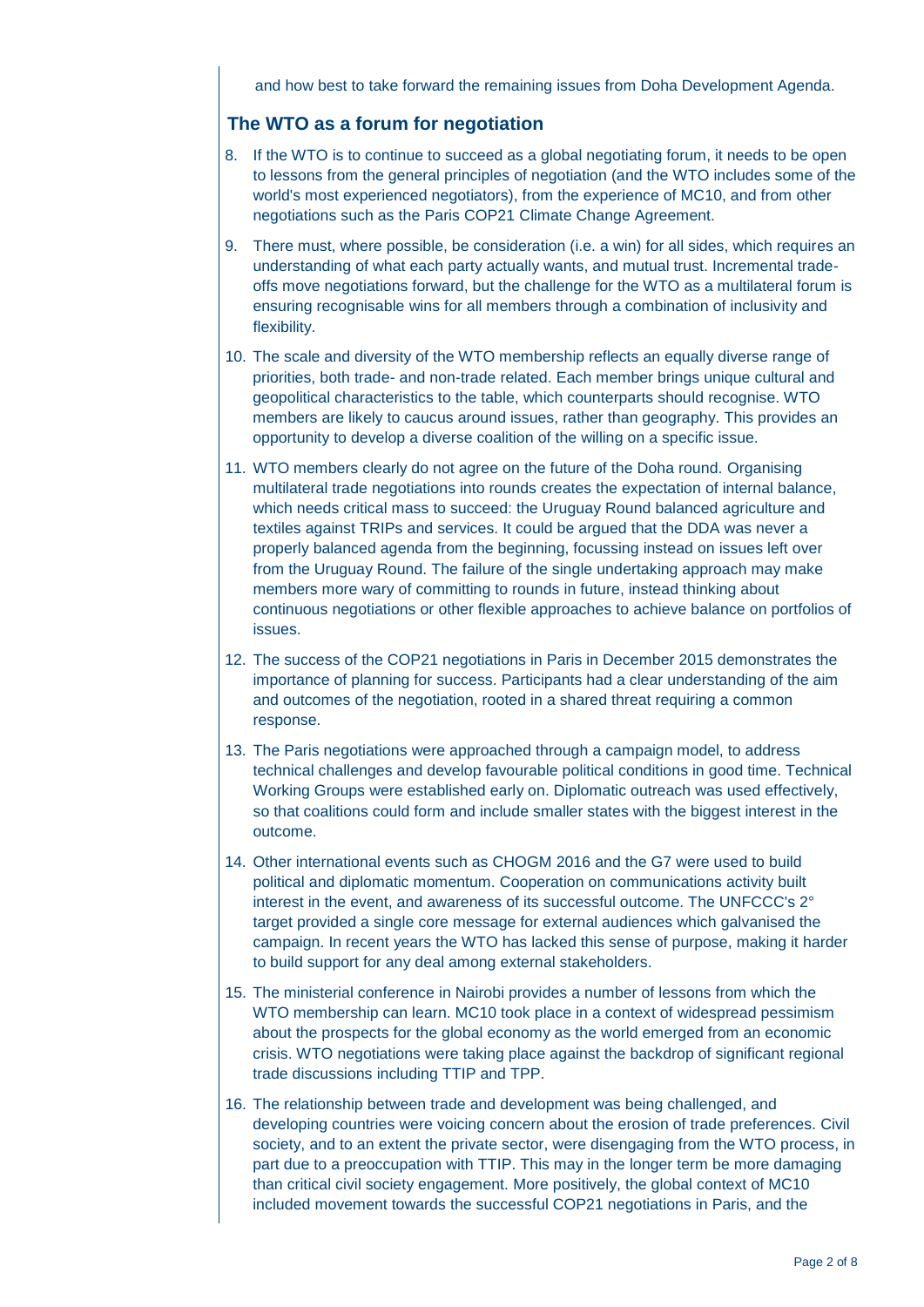launch of the 2030 Agenda for Sustainable Development.

- 17. The venue played an important role in the success of M10. Nairobi was the right place to bring together trade and agriculture, where both issues are so relevant. The conference had a strong, experienced and highly respected Chair who was determined to get a good outcome and was prepared to make tough and risky calls at the right time to get the deal over the line.
- 18. At MC10, negotiations were dominated by a small group of key players, so the majority of delegations were left outside the room. Those on the outside were only able to make their voices heard on both the process and substance through informal channels. This challenged the principle of inclusivity and may undermine future negotiations.
- 19. It was important that delegates, particularly those who been negotiating in Geneva, were familiar with the texts under negotiation. After many preparatory meetings in Geneva, negotiating group chairs felt that members understood other delegations' positions and where problems might arise. In general, those delegations who had signalled their concerns from an early stage were able to see them resolved.
- 20. MC10 showed the importance of policy coherence within and between delegations. It was clear that some capitals did not share their Geneva delegations' position on or understanding of the negotiations. This resulted in many Ministers arriving in Nairobi unable to grasp the issues under discussion and contributing to the feeling of being locked out of the talks. In the right circumstances, Ministers have the ability to find a way through the most difficult issues where official delegations are unable to move forward.
- 21. More broadly, the WTO needs to consider whether the model of biennial ministerial conferences is the most conducive to achieving the Organisation's objectives. Ministerial meetings provide an impetus to deliver a deal, and ministers can often unblock impasses at official level. But a focus on deliverables for the next ministerial conference may distract members from incremental steps forward in the 'permanent negotiations' of the WTO, which might benefit from more regular ministerial engagement.
- 22. The WTO is in part defined by the principle of consensus. But this hindered planning for MC10 as a small number of influential members did not commit to a deal until late in the day, so consensus on what MC10 could achieve arrived too late for serious, in depth planning. Official delegations should be taking a long-term and ambitious view of what is achievable and advising their Ministers accordingly.

### **New directions for the WTO**

- 23. The WTO has ceded ground to other frameworks including bilateral and regional trade agreements. But the most inclusive economic benefits will continue to come from multilateral agreements. The single undertaking of the Doha Round has been tested to its limits. The Trade Facilitation Agreement (TFA) and the expanded Information Technology Agreement (ITA II) show more productive routes to multilateral agreement.
- 24. The Doha Round itself pre-dates the WTO membership of many states. There is no consensus on how to address both the existing Doha Round issues, and issues which reflect modern economic reality that will make the WTO relevant for the coming decades. Trust among members on both new and pending issues will allow progress on both. Introducing entirely new issues to the negotiations will carry a premium, and may be beyond the capacity of smaller WTO members.
- 25. Increased engagement with the private sector will help lay the groundwork for future success and emulate, in part, the successful multi-stakeholder model pursued in the COP 21 negotiations. After many years of disengagement businesses are showing a renewed interest in the WTO's work and the organisation should take advantage of this; the upcoming WTO business forum is a positive step. Private sector voices can help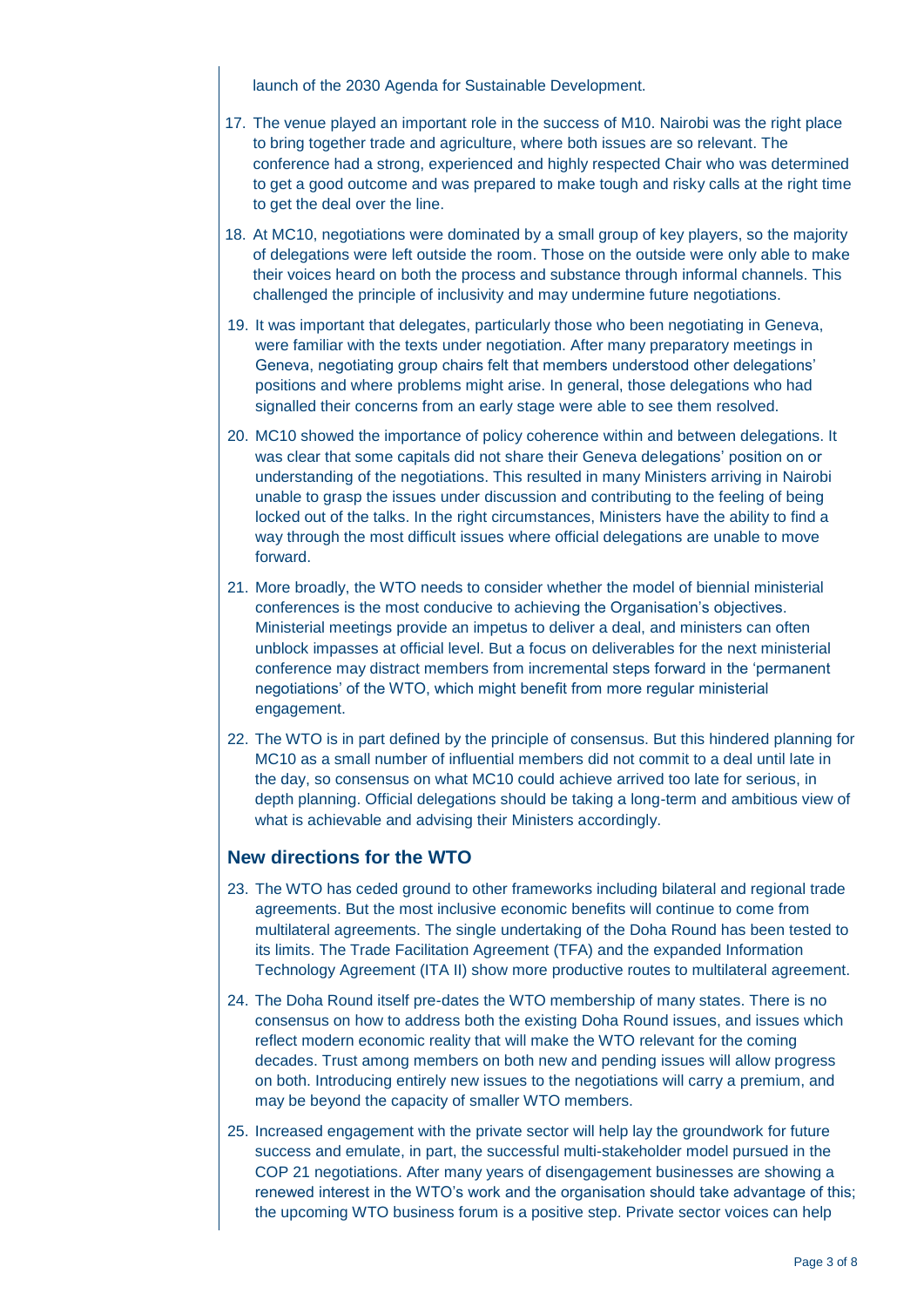drive a new agenda in the WTO and should be welcomed.

- 26. The **digital economy** is not strictly speaking a new issue, but requires a renewed focus as digital activities play an increasing important role in the global economy, particularly in the developing world. WTO members can use the digital economy to improve participation and to support growth, including managing the economic consequences of activity elsewhere on cyber security and internet governance.
- 27. The WTO should consider where it already acts on the digital economy, and identify where it can do more. A moratorium on imposing customs duties on electronic transmissions has been in place since 1998, as has a broader WTO work programme on e-commerce. The GATS includes commitment on access to the internet and the transfer of data across borders. Some FTAs have taken these commitments further.
- 28. To maintain its relevance for the digital economy the WTO should use the e-commerce work programme to review the support it offers the digital economy, across the WTO agreements. The aim should be a more ambitious e-commerce outcome at MC11 with an Agreement on E-Commerce as a maximal aim, preferably as a multilateral agreement but a plurilateral one if not. It should pursue this agenda in open discussion with other bodies such as UNCTAD, WIPO and the ITU, and with business and civil society. It should consider using external expertise to advise and re-energise the process.
- 29. If a standalone agreement cannot be reached members should consider making the 1996 moratorium permanent, and using the Trade Policy Review Mechanisms to highlight e-commerce facilitation and protectionism. The time for detail on the digital economy agenda is now and demandeurs should be in a position to outline detailed ideas on what a proposal could like, so that there is enough time to build consensus ahead of MC11.
- 30. International regulation on **investment** and on trade in goods and services are currently entirely separate, but in the real economy they are closely interlinked. There is a perception that rules around investment have been defined and imposed by the global North. The WTO might offer a forum for discussion of a new, multilateral approach on investment, to support rules around trade. It might support an advisory centre for international investment law, to support developing countries on issues highlighted in the Sustainable Development Goals.
- 31. In the longer term the WTO could consider how, as a treaty organisation, it can support **fossil fuel subsidy** reform. This would send a signal that the WTO is ready and able to respond to the wider concerns of its membership. Interim notification and peer review on subsidies would support negotiated moves towards full prohibition.

### **How can plurilaterals help to move the agenda forward?**

- 32. Multilateral negotiations in the WTO have stalled in their pursuit of much of the Doha Round's single undertaking. Free trade agreements are not necessarily a vehicle through which all types of liberalisation or trade rule-making can be undertaken. Plurilateral negotiations offer an alternative way forward, offering more of the benefits of multilateralism while avoiding some of the blocking tactics and negotiating paralysis which have affected the Doha Round. Such agreements can be advanced faster and brought back into the multilateral system at an appropriate time.
- 33. Plurilaterals can be designed around a number of variables, particularly whether they exist inside or outside the WTO, and - for those inside the WTO - whether their outcome is subject to Most Favoured Nation status. Plurilaterals tend to have no geographical focus, but do focus on a specific discipline or sector, including where trade-offs are offered. They are often driven by strong commercial interests.
- 34. The Government Procurement Agreement (GPA) was a product of the Uruguay round, and as an 'Annex 4 plurilateral', it required agreement from all WTO members to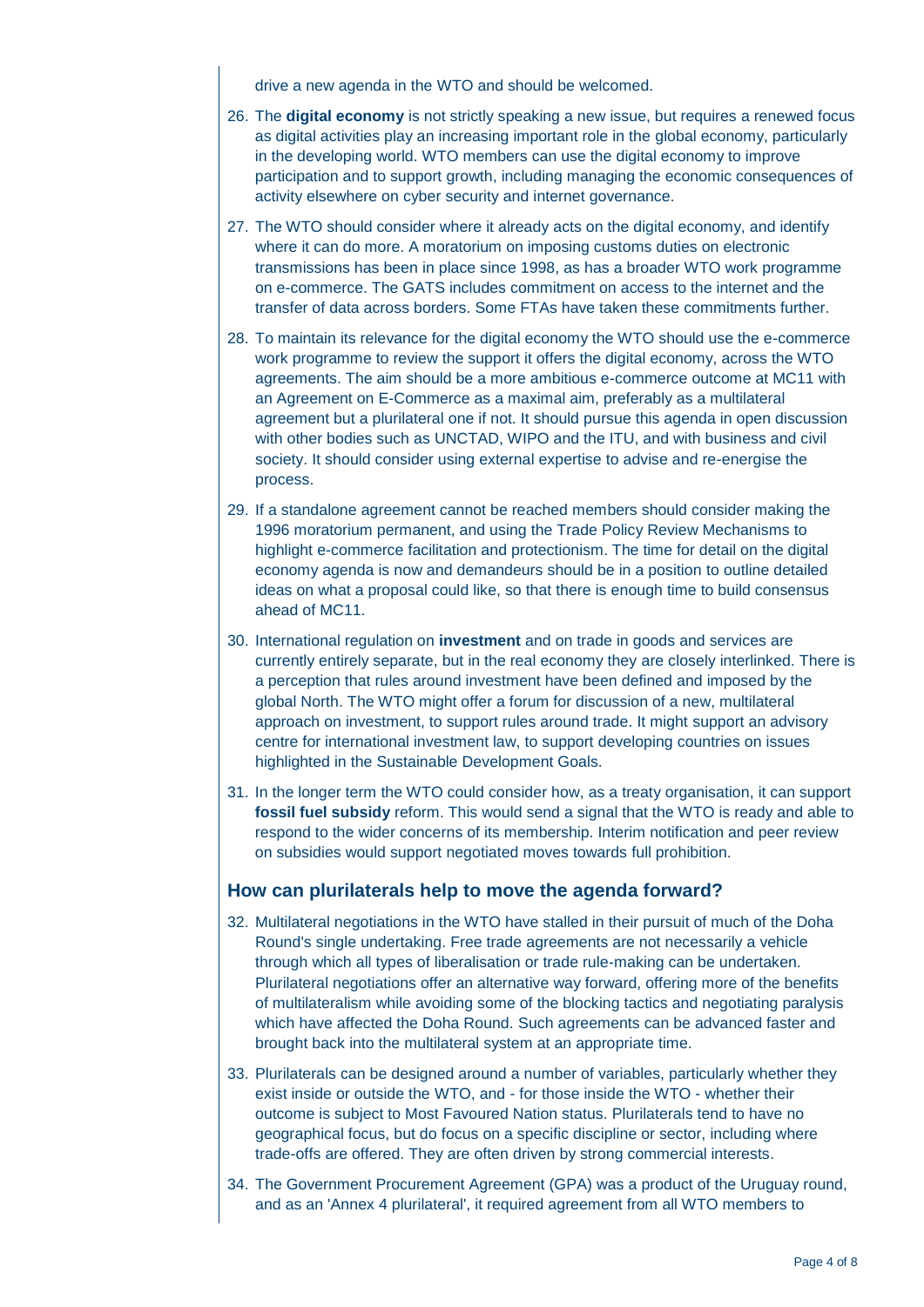proceed. It would be difficult to replicate, except possibly in a future ministerial package, which would necessarily include a number of other deliverables to be agreed.

- 35. TiSA was a more unique construct, with the negotiation actively and deliberately taken out of the WTO. TiSA demonstrated what was possible, but was clearly undesirable for some WTO members. There remains some debate as to whether TiSA is most correctly described as plurilateral or as a services FTA under article 5 of the General Agreement on Trade in Services (GATS).
- 36. Using plurilaterals to progress the WTO agenda will require creativity and flexibility. For example, the Environmental Goods Agreement (EGA) provides a model where there is an inbuilt agenda to expand the scope of the negotiated rules over time. In the context of market access, plurilaterals should not focus only on tariffs on the end product, but should follow the global value chain to get a full overview of trade activity, and to bring in the interests of a greater number of WTO members.
- 37. On fisheries subsidies and other issues states might consider a hybrid model where the whole membership signs up to basic principles, for example on transparency, and more detailed annexes and commitments are agreed on a plurilateral basis. But this is unlikely to translate into rapid progress. Some members might also pursue a plurilateral annex to an existing multilateral agreement. On agriculture, a creative plurilateral might combine discussion of market access and domestic subsidies, as is already under informal consideration around wheat.
- 38. Interested parties would need to scope the issue fully, against what a plurilateral might be able to offer, and then build a coalition of formal proponents to reflect broader interest among the membership.
- 39. Existing free and regional trade agreements should be seen as a source of ideas on how key issues have been successfully negotiated. Plurilaterals negotiations should be designed with enhanced transparency so those outside see how they will be affected. Guidance or best practice on plurilaterals could be developed multilaterally.
- 40. Plurilaterals naturally entail a number of challenges. They will need a critical mass of big players in order to mitigate the risk of 'free riders'. They are more difficult to enforce: members of a plurilateral might request access to the WTO Dispute Settlement Body, but other WTO members may demand related or unrelated concessions in return for agreeing to this.
- 41. Members need to develop a better understanding of what the costs and benefits are for developing countries in joining these agreements. For example, the EGA discussions included a study of specific products whose inclusion would benefit. It is important to broaden discussions beyond market access issues and to ground agreements in global value chains, and to consider a combination of binding and non-binding elements, in order to encourage engagement among developing countries.

#### **How to deliver the remaining DDA issues**

- 42. At MC10 members agreed to disagree on the future of the DDA as a package. But members remain committed to addressing in a substantial way the issues within the DDA package. These include domestic subsidies and market access in agriculture, non-agricultural market access (NAMA), services, and the broader issue of rules.
- 43. **Agriculture** negotiations are systemic to the WTO, and have a powerful influence on other areas. Among some major economies, spending on domestic support is greater than when the WTO was founded. Given the difficult and entrenched political challenges around agriculture, members would benefit from a frank, informed exchange at committee level to identify real, specific and detailed interests, which have changed greatly since 2008. There is also a trust deficit at present among a few of the key players and steps need to be taken through the existing committee structure and informal consultations to bridge this.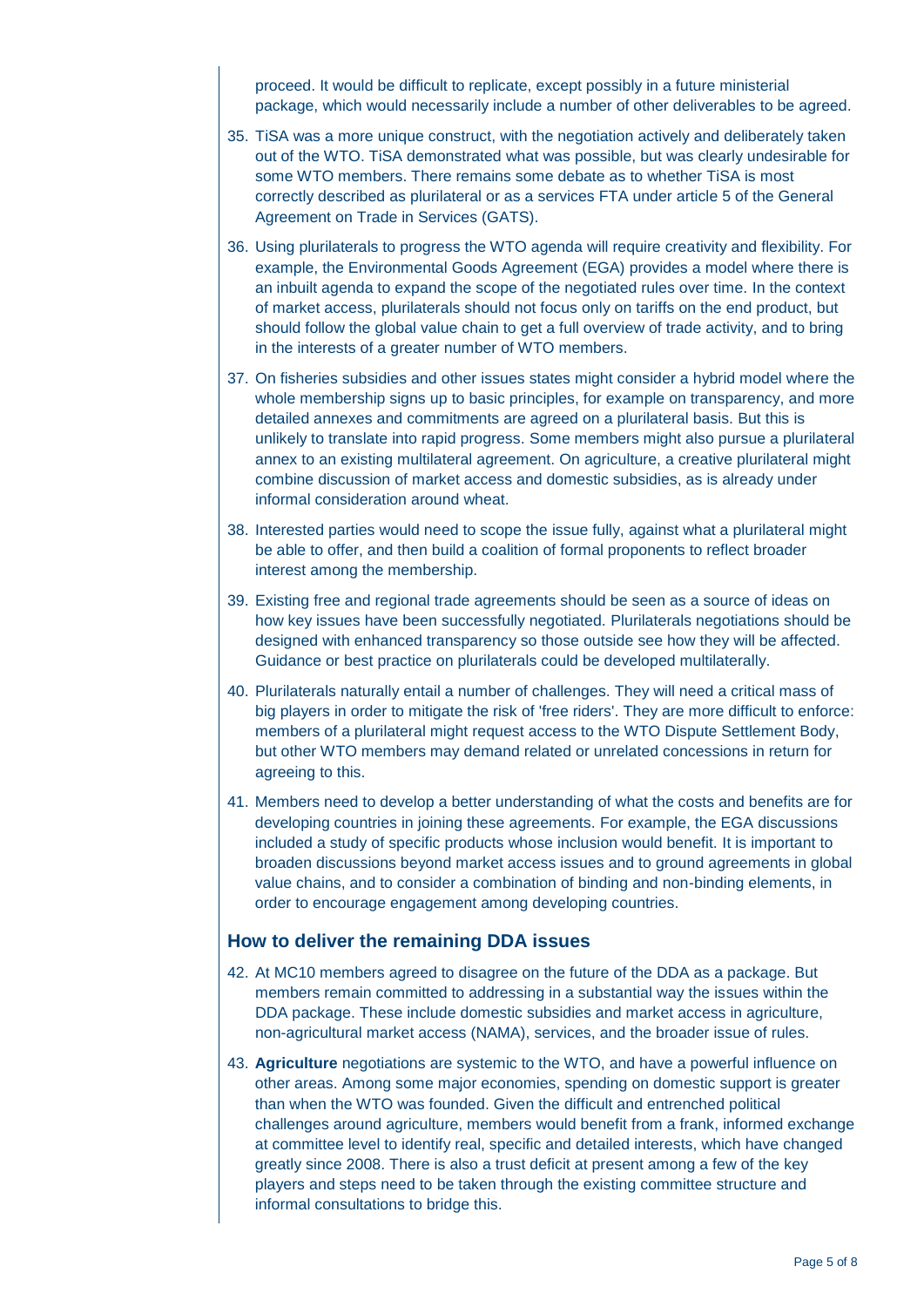- 44. Those who want to move the negotiations forward should be prepared to table a proposal, in order to trigger a detailed discussion. This may require coalition-building, focussed on common interests among previously incompatible parties, as was seen in the diverse group of members who proposed the outcome on export competition at MC10. It might also require an innovative approach around best practice or voluntary data sharing to move discussions forward.
- 45. MC11 will need to deliver an outcome on public stockholding following the decision reached at MC10, which will almost inevitably open up a wider debate about deliverables on domestic support. However it will be difficult for members to agree on an outcome for public stockholding without balance, despite some members' insistence that the issue sits separately from the rest of the agriculture negotiations.
- 46. It remains an open question whether the trade-offs will be found in the wider domestic support pillar or in one of the other areas of the negotiations such as services or NAMA. In any case members will need to be open minded and flexible in order to find a solution, further highlighting the importance of dealing with the agriculture negotiations on the basis of current facts and restoring much needed trust among the membership.
- 47. The proliferation of FTAs and mega-regional agreements has raised the question of whether any meaningful market access negotiations can take place in the WTO. This is compounded with fears of preference erosion from LDCs and demands for increased special and differential treatment in return for further liberalisation. But there remains significant value to addressing market access given there are real demands from members who are not included in the mega-regional agreements.
- 48. The need for agriculture negotiations to achieve a balance is a further reason to keep discussing market access in the WTO, as is the need to address the significant 'water' between bound and applied tariffs which still exists for some members. The WTO could do useful work with interested members to try and put an economic value on 'water', to better inform the arguments on what is known as 'blood vs water'.
- 49. The question of **NAMA** is intrinsically linked to agriculture and services. There are four groups of members with diverse interests which reflect their different growth rates and levels of income, and their differing tariff commitments. Developed countries have little water between bound and applied tariffs. Developing countries that were founder members of the WTO have far more water. More recently joined developing countries have less room for manouevre. Less developed countries are concerned about the prospects for the preferences they enjoy.
- 50. Regional trade agreements are addressing tariff barriers, and seeing results. This reduces the appetite to try to achieve the same goals through the WTO. Larger RTAs are also addressing non-tariff barriers.
- 51. There are three possible approaches to NAMA which could be explored in the WTO in the short term. Using formulae has been the de facto approach for over thirty years. This has not been successful, even when recalibrated in 2015, and exposes the differences between the four groups of members too starkly to be a constructive tool. Any approach which may lead to significant preference erosion should be disregarded.
- 52. An alternative is to select a balanced list of specific sectors and agree coverage within them, looking at both tariff and non-tariff barriers. Sectors could include medical equipment, forestry, beers and spirits, agricultural machinery, gems and jewellery, chemicals and pharmaceutical products. If members reached critical mass but not consensus, the option of a plurilateral negotiation would remain.
- 53. A third possibility is similar to that taken at the COP21 negotiations in Paris, where members volunteer offers on specific barriers (both bound and de minimis) in certain sectors, the sum of which forms the basis of a negotiated deal.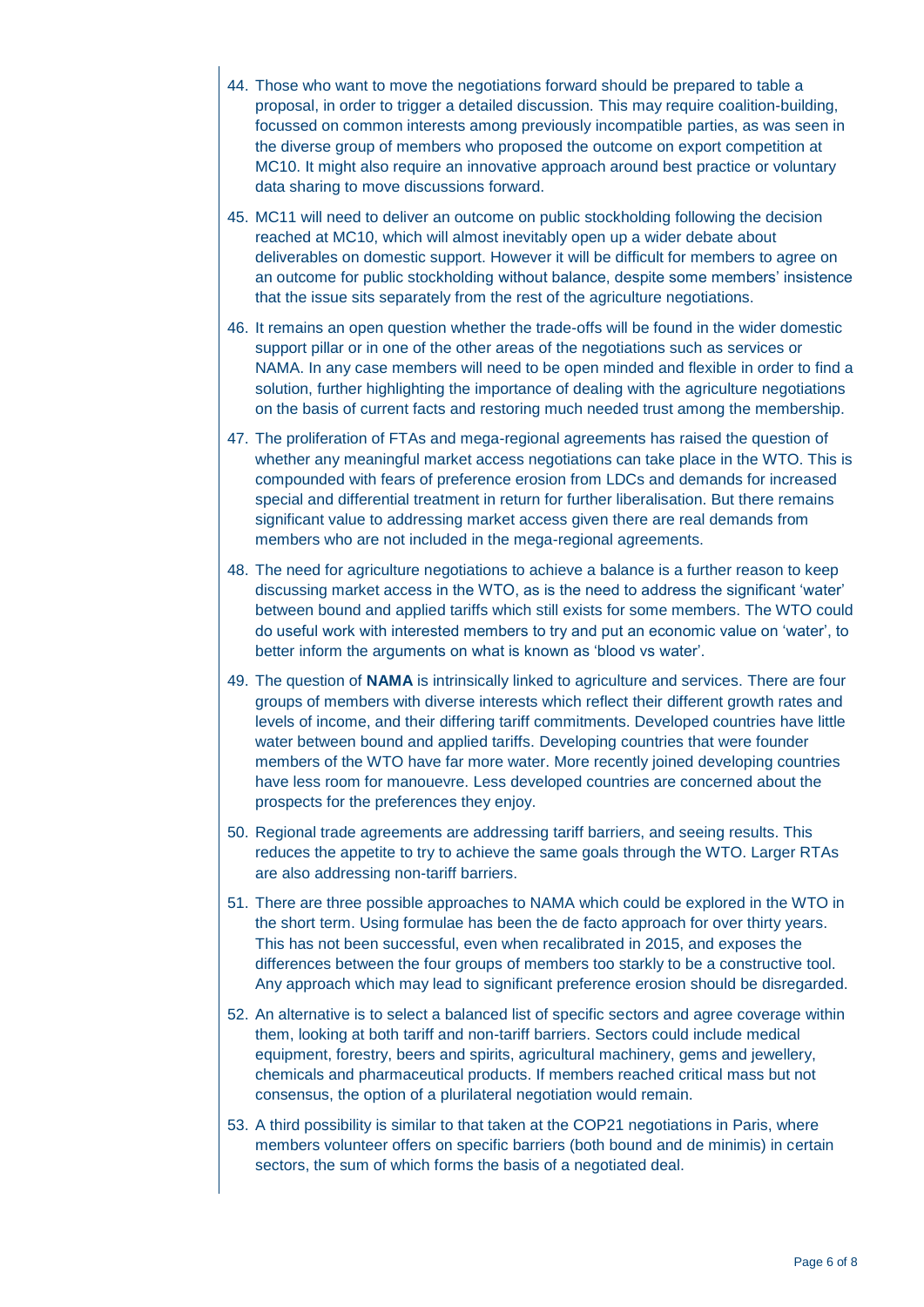- 54. The trade in **services** is vital to the world economy, and may account for over 60% of trade, using value-added rather than balance of payments figures. Despite the potential value of GATS, the focus on agriculture and NAMA has sidelined services within the WTO and led to the plurilateral TiSA. An agreement on services would be a clear asset to the WTO in the long term.
- 55. The interests of all members, particularly developing countries, would be better served by convergence between TiSA and the WTO. It would deliver greater global coverage. The agreement would benefit from proper enforcement. Businesses would have a single global framework to operate within. The WTO is better placed to a long-term approach to change and uncertainty.
- 56. Bringing TiSA and the WTO together will, as with other issues, require a coalition of members to make a specific proposal to move the discussions forward. It will also require members to work across silos and to be prepared to make trade-offs, including beyond services.
- 57. Out of the four areas covered in the Doha mandate under **rules**, (anti-dumping, subsidies and counter-vailing duties, fish and regional trade agreements) the most likely prospect for achieving agreement is in the area of fish subsidies. There are good prospects for achieving an agreement on fish by MC11. This will also show how the WTO can deliver benefits to a wide range of its membership, including recent proposals from developing countries and how it supports the implementation of the 2030 Sustainable Development Goals agenda.
- 58. A multilateral approach which includes all members, in particular key fishing nations, is the preferable way forward. One option is to pursue a multilateral option for a year; if prospects for completion are not encouraging, then a lighter multilateral approach could be followed covering transparency requirements with a deeper plurilateral annex tackling subsidies that support illegal, unreported and unregulated (IUU) fishing and overfished stocks.
- 59. Another approach is to complete a multilateral deal as comprehensively as possible and only then explore if a deeper plurilateral is still required. A third approach is to start with a plurilateral on fish with a high level of ambition that others can join in due course.
- 60. The question remains about how to enforce a plurilateral on rules and how to prevent free-riding. A plurilateral sends an important signal that could encourage others to join later. However, if fish is pursued as a single issue, it will be more difficult to find compensatory factors for those countries that would need to change their current practices. Development aid to assist smaller countries is one solution. Special and Differential Treatment should not be used to allow some countries to continue to fish unsustainably. There are opportunities to draw on the expertise of other institutions, civil society, and action to support the fight against IUU.

#### **Conclusion**

- 61. To deepen the WTO's inclusivity, the most influential members should ensure active engagement with the wider membership to try and move the negotiation onto facts rather than ideology. They should support developing countries that have an interest in joining particular coalitions to remove obstacles to progress, as well as in making and defending proposals.
- 62. The WTO membership should show flexibility and creativity in the ways it achieves the collective and individual goals of members. This includes the choice of issues to address, the way to address them, and the overall operation of the WTO system. A more engaged private sector should be brought into the process of deciding what type of agreements the WTO should be aiming for in the future; ones that deliver commercially meaningful outcomes.
- 63. Incremental progress in WTO negotiations from now on may be the only practical way